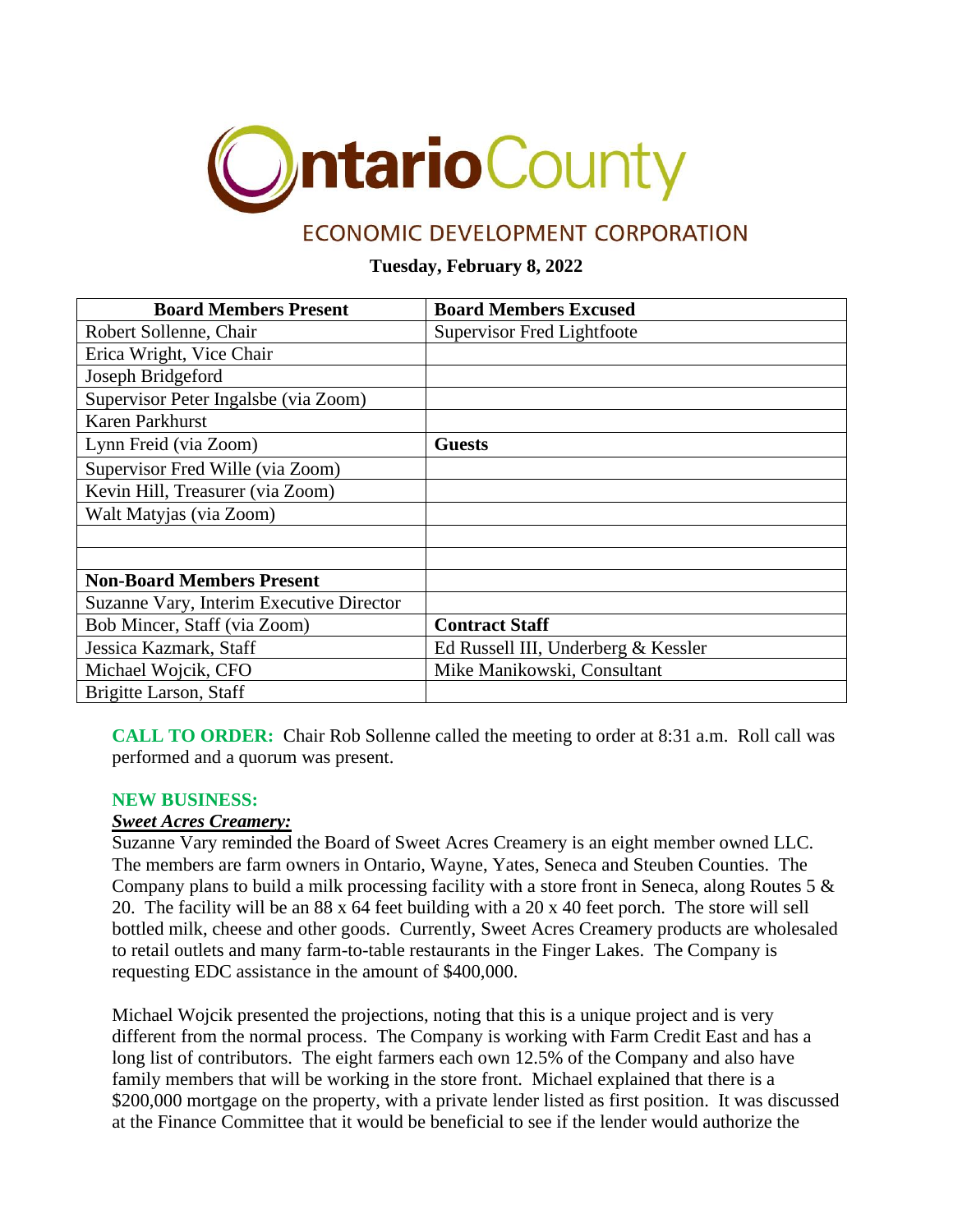EDC taking first position on a \$400,000 mortgage. It was also discussed that Mennonites typically do not have life insurance, which is another reason first position on the mortgage would minimize the risk.

The Company plans to retain 1 FTE and create 4 FTEs. It was discussed whether that includes the families and how the members will be assisting in everyday production.

Board members commented on this is an opportunity to embrace the Mennonite culture as this may not be the only time the EDC is approached. This project will also add diversity to the EDC loan portfolio.

*Lynn Freid made a motion to approve the loan for Sweet Acres Creamery in the amount of \$400,000 contingent on the following:*

- *Personal guarantee of all eight owners.*
- *First position on a \$400,000 mortgage on building.*
- *Second position on all business assets.*
- *Retain 1 FTE and create 4 FTEs.*
- *The term of the \$400,000 loan requested is requested to be 10 years (120 months) fixed at either ¾ of The Wall Street Journal prime rate or 3.0%, whichever is higher, in effect at the date of closing.*
- *Semi-annual (June and December) compiled statements or better due 30 days following the close of the month.*
- *Copy for federal tax return of the LLC if financial statements provided are compiled. No tax returns due if financial statements provided are reviewed or audited.*
- *Employment reporting due at the end of January and July of each year the loans are outstanding.*

*Walt Matyjas seconded the motion. Unanimously approved. Motion carried.*

#### **OLD BUSINESS:**

#### *CDBG CARES Act funding:*

Suzanne Vary shared that there are currently three applications that have been approved for the funding, leaving \$800,000 left to award. To date there have been 12 applications accepted, some still pending review by Ostrander Consulting.

Ostrander Consulting will be conducting two workshops this month, to be held at the Canandaigua Chamber of Commerce. The firm will also be putting together a list of upcoming workshops to assist business owners.

It was clarified that these funds may be used for working capital, payroll, PPE, etc. August 15<sup>th</sup> is the cutoff date.

#### *Vertex Optics:*

Principal and interest payments for Vertex Optics were deferred to March 1<sup>st</sup> of this year. Suzanne Vary and Michael Wojcik shared that Canandaigua National Bank is authorizing interest only payments for the Company, while Pursuit (SBA funds) is switching to principal and interest payments, then catch up payments.

Suzanne informed the Board that Vertex Optics has been doing well. The Company currently has 18 FTEs, exceeding their initial projections.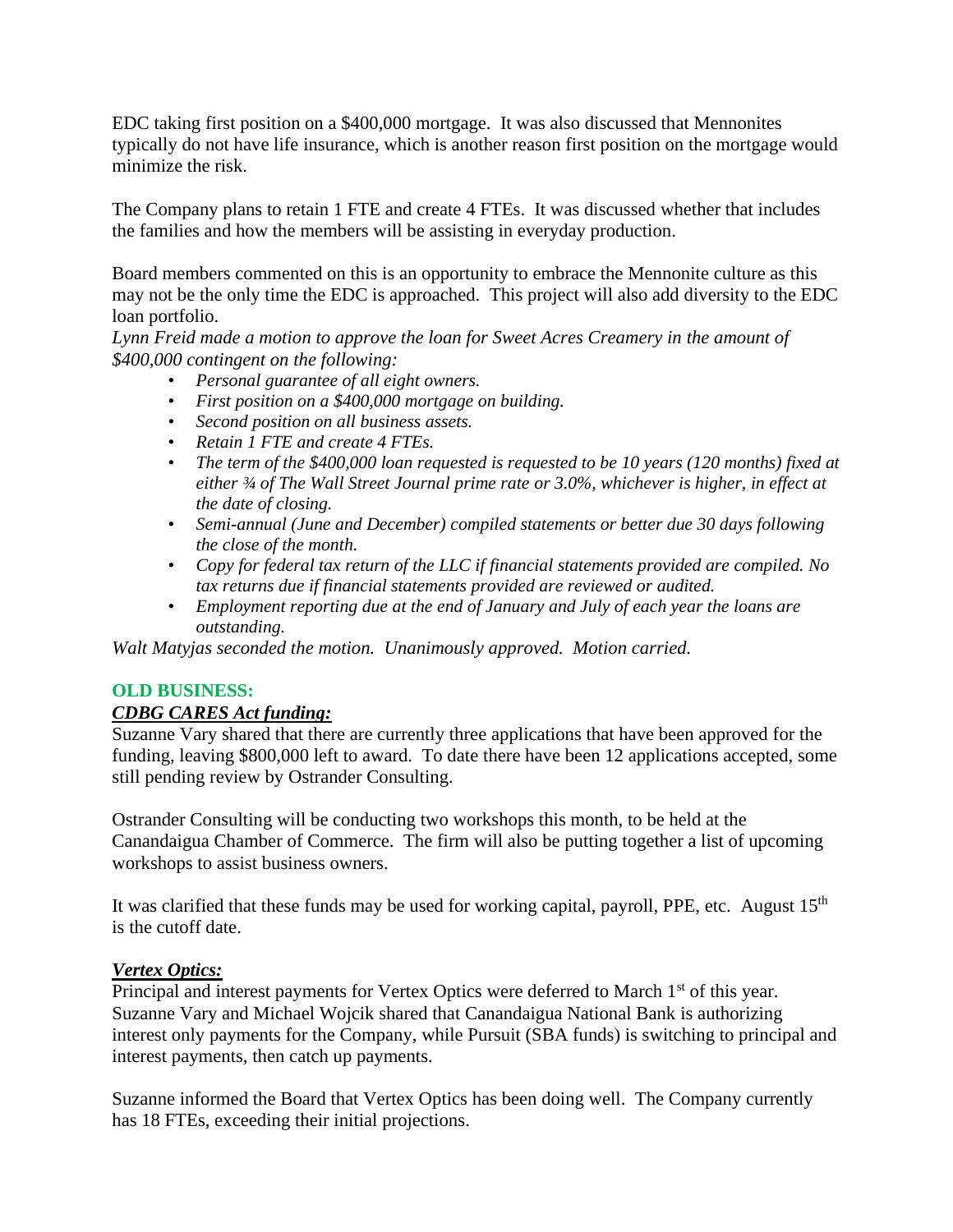*Karen Parkhurst made a motion to authorize interest only payments for six payments. Joe Bridgeford seconded the motion. Unanimously approved. Motion carried.*

## *Pending Loans:*

Michael Wojcik and Suzanne Vary informed the Board that there are two pending loans, waiting for closing. Finger Lakes Goods has a commitment letter set to expire in March. Staff is hoping to hear from Jim before the expiration. Select Fabricators is set to close around March  $17<sup>th</sup>$ .

The Board inquired about the pipeline to which Suzanne Vary responded that it is light right now but should pick up.

#### **ADMINISTRATION:**

## *January 11, 2022 Minutes:*

Rob Sollenne presented the January 11, 2022 minutes for approval. *Supervisor Peter Ingalsbe made a motion to approve the January 11, 2022 minutes as presented. Erica Wright seconded the motion. Unanimously approved. Motion carried.*

## *Real Estate database proposal:*

Suzanne Vary presented a proposal from Jim Armstrong. Jim currently works for Fairweather Consulting and has been heavily involved in the County's Business Retention & Expansion program over the years.

Jim's proposal is to update the industrial inventory of buildings and land available for display on the OED website. Jim would gather specific data from realtors, property owners and towns, and use this information to maintain the GRE website as well as the County website. The total projected cost is up to \$7500, to be split between the OCIDA and the OCEDC, if approved.

It was discussed that the Board would like formal reports to reflect the updates and time spent on the project.

No action taken. Topic is tabled pending a report from Jim Armstrong.

# *Invoices for Payment:*

Michael Wojcik reviewed and submitted the invoices for payment for approval, which included 3 invoices totaling \$9,301.13.

*Joe Bridgeford made a motion to approve the invoices for payment. Erica Wright seconded the motion. Motion unanimously carried.*

#### *Questions on Informational Reports:*

Michael shared that the auditors were in the office two weeks ago and Staff is currently working on PARIS documents. Audit reports and PARIS documents will be presented at the Annual EDC meeting in March.

# *Open Discussion:*

Suzanne Vary and Mike Manikowski introduced Dave Linger. Dave may be interested in filling the vacant position on the OCEDC Board, replacing Dave Bunnell. Dave Linger has served on many community boards, including the Finger Lakes Visitors Connection. He is currently the